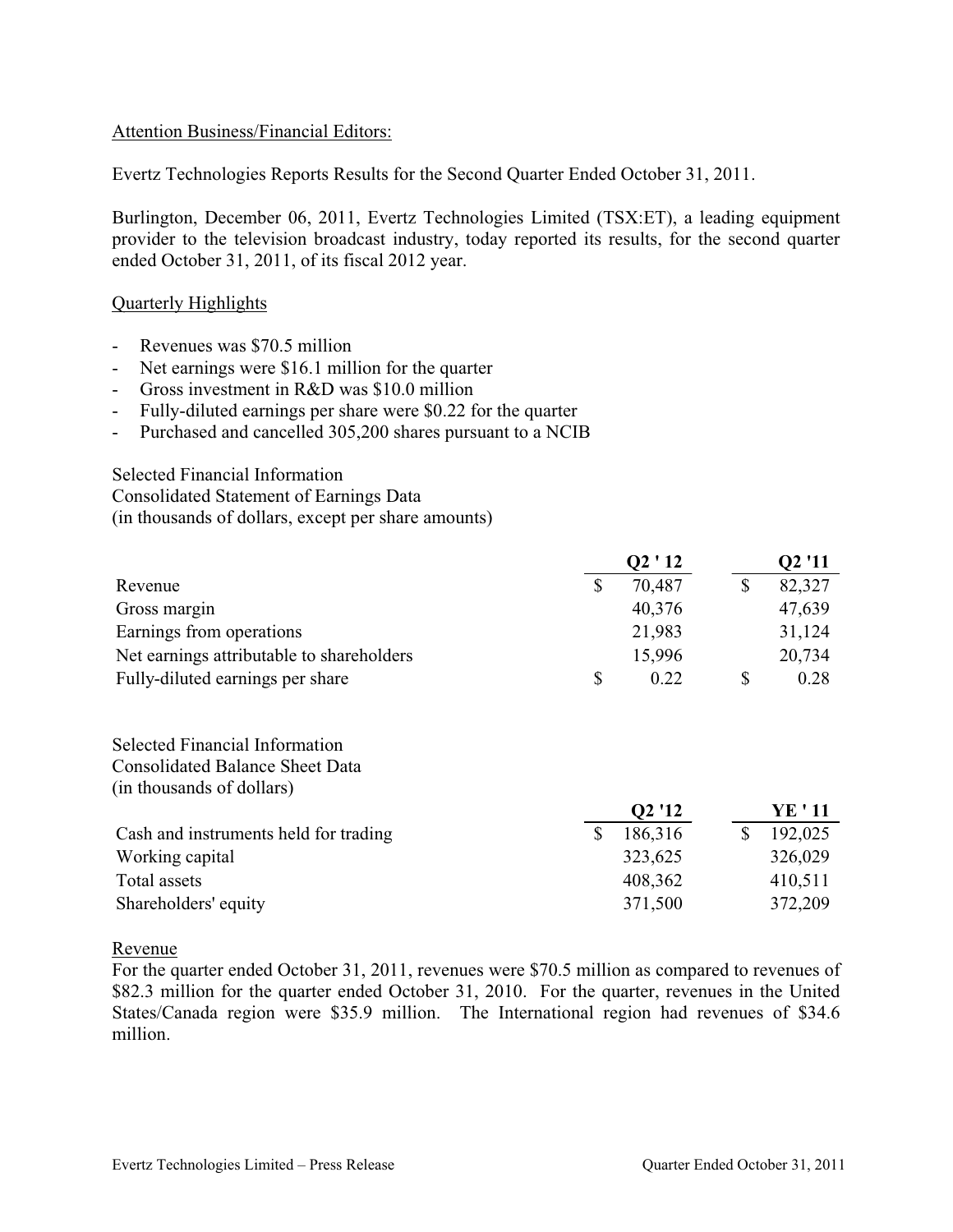# Gross Margin

For the quarter ended October 31, 2011 gross margin was \$40.4 million compared to \$47.6 million in the same quarter last year. Gross margin percentage was approximately 57.3% compared to 57.9% for the quarter ended October 31, 2010.

# Earnings

For the quarter ended October 31, 2011 net earnings were \$16.1 million as compared to \$20.9 million in the corresponding period last year.

For the quarter ended October 31, 2011, earnings per share on a fully-diluted basis were \$0.22 as compared to \$0.28 in the same period in 2010.

## Operating Expenses

For the quarter October 31, 2011 selling and administrative expenses were \$11.7 million compared to \$9.0 million for the quarter ended October 31, 2010. Selling and administrative expenses represented approximately 16.7% of revenue in the quarter ended October 31, 2011.

For the quarter ended October 31, 2011 gross research and development expenses increased by \$1.8 million or 22.1% as compared to the corresponding period in 2010. Gross research and development expenses represented approximately 14.2% of revenue for the quarter compared to 10.0% for the same period last year.

#### Liquidity and Capital Resources

The Company's working capital as at October 31, 2011 was \$323.6 million as compared to \$326.0 million on April 30, 2011.

Cash and instruments held for trading were \$186.3 million as at October 31, 2011 as compared to \$192.0 million on April 30, 2011.

Cash provided by operations was \$22.3 million for the quarter ended October 31, 2011 as compared to \$9.5 million for the quarter ended October 31, 2010. Before taking into account the changes in non-cash working capital, the Company generated \$19.0 million from operations for the quarter ended October 31, 2011 compared to \$27.1 million for the same period last year.

The Company spent \$3.4 million on the purchase of equipment for the quarter ended October 31, 2011 and compared to \$0.9 million for the quarter ended October 31, 2010.

For the quarter ended October 31, 2011, the Company used cash from financing activities of \$12.5 million which was principally a result of the payment of dividends of \$8.8 million and the repurchase of common shares for \$3.7 million.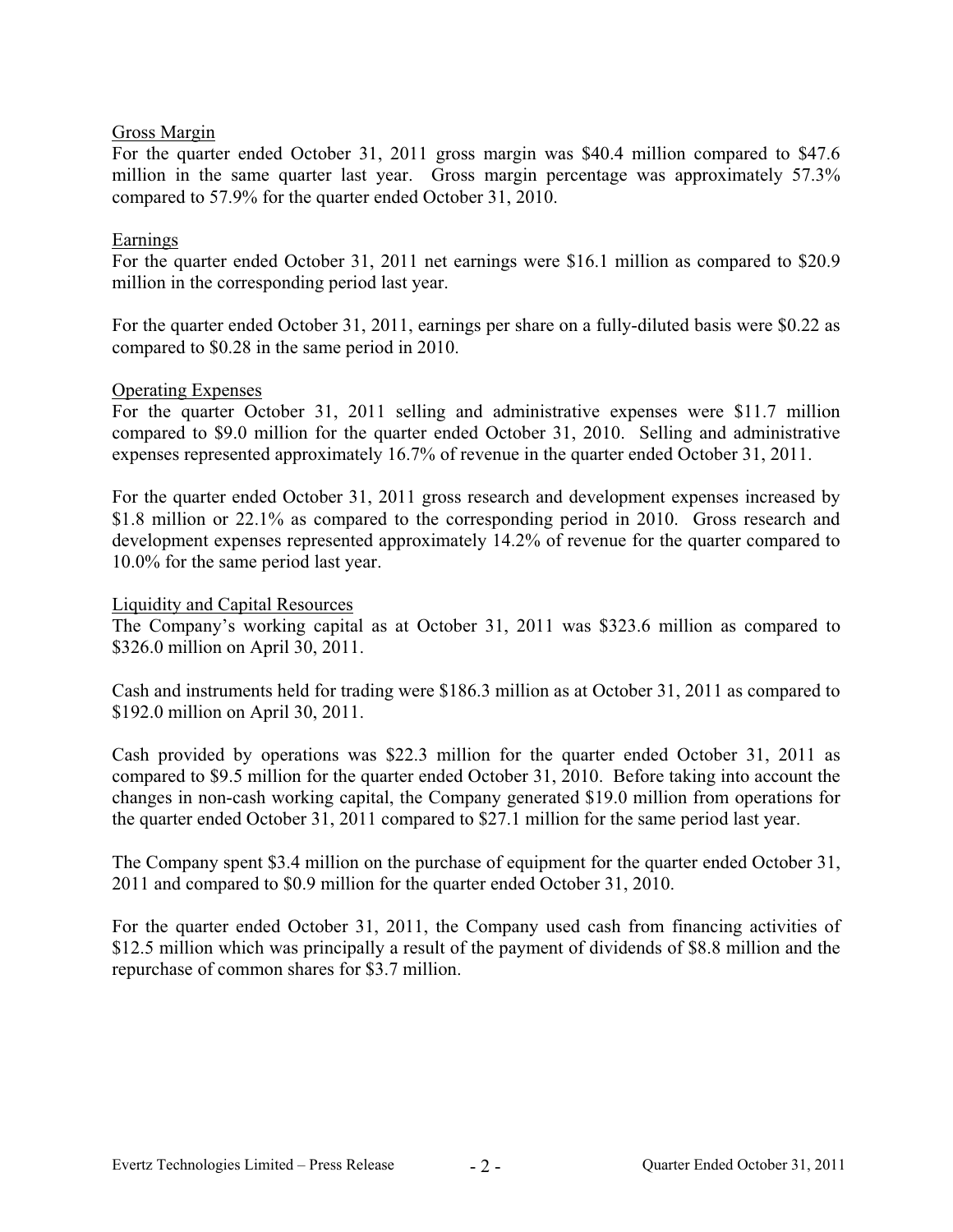# IFRS Reporting Commenced First Quarter of 2012

Starting with the first quarter of 2012, Evertz is now reporting its financial results in accordance with International Financial Reporting Standards ("IFRS"). Previously, the Company prepared its financial results under Canadian Generally Accepted Accounting Standards ("Canadian GAAP"). The comparative financial information has been restated to reflect the adoption of IFRS. Further information on the transition from Canadian GAAP to IFRS is provided within the Company's Management's Discussion and Analysis and Note 15 to the Interim Condensed Consolidated Financial Statements.

## Shipments and Backlog

Purchase order backlog at the end of November 2011 was in excess of \$39 million and shipments during the month of November 2011 exceeded \$20 million.

## Dividend Declared

Evertz Board of Directors declared a dividend on December 06, 2011 of \$0.12 per share.

The dividend is payable to shareholders of record on December 16, 2011 and will be paid on or about December 23, 2011.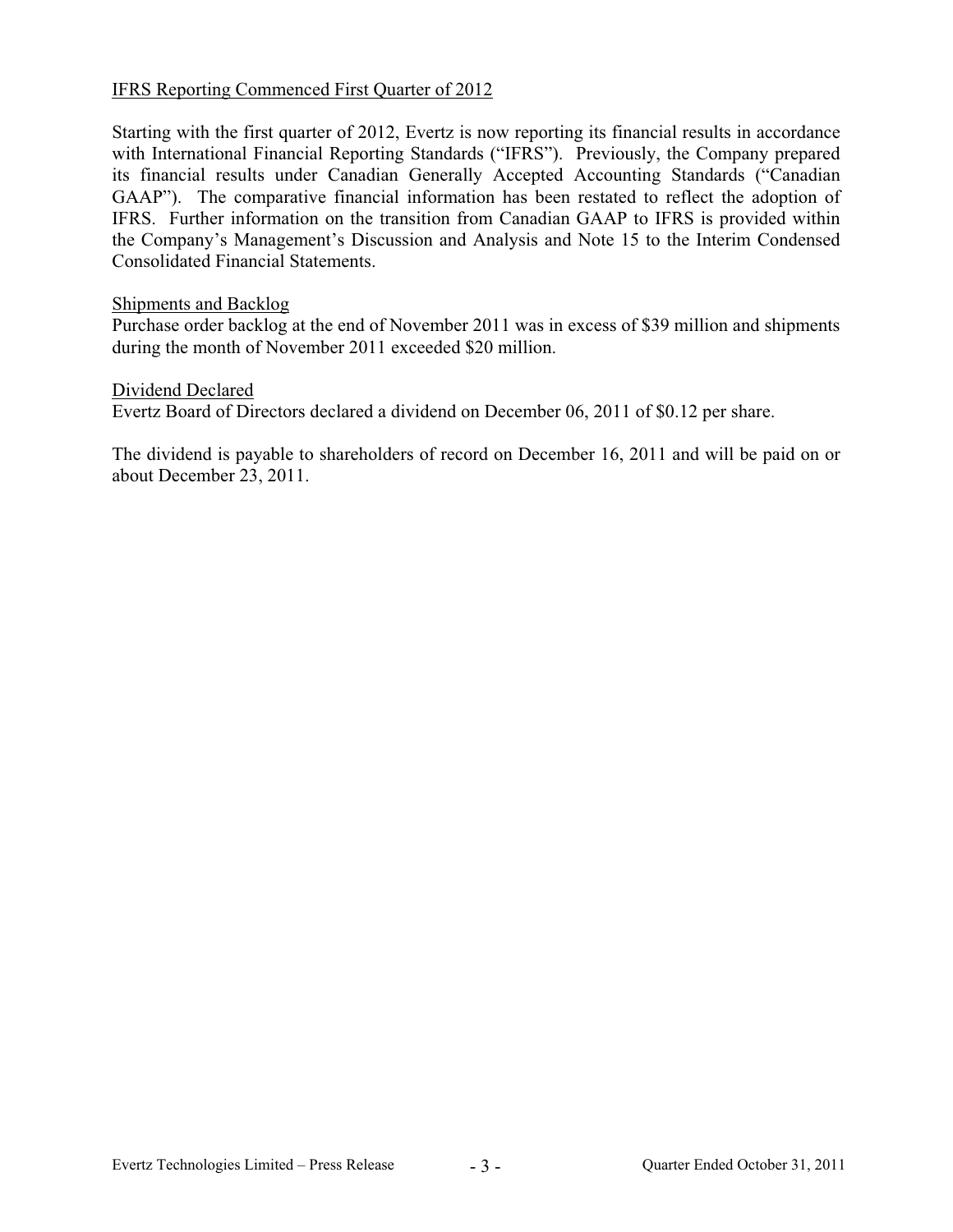# **Selected Consolidated Financial Information**

(Unaudited)

(in thousands of dollars, except earnings per share and share data)

|                                                       |                          | Three month period ended |                          |                  | Six month period ended   |         |                          |                |
|-------------------------------------------------------|--------------------------|--------------------------|--------------------------|------------------|--------------------------|---------|--------------------------|----------------|
|                                                       |                          | October 31,              |                          |                  | October 31,              |         |                          |                |
|                                                       |                          | 2011                     |                          | 2010             |                          | 2011    |                          | 2010           |
|                                                       |                          |                          |                          |                  |                          |         |                          |                |
| Revenue                                               | $\mathbb{S}$             | 70,487                   | \$                       | 82,327           | \$                       | 145,615 | \$                       | 156,143        |
| Cost of goods sold                                    |                          | 30,111                   |                          | 34,688           |                          | 62,392  |                          | 65,506         |
| Gross margin                                          |                          | 40,376                   |                          | 47,639           |                          | 83,223  |                          | 90,637         |
|                                                       |                          |                          |                          |                  |                          |         |                          |                |
| Expenses                                              |                          |                          |                          |                  |                          |         |                          |                |
| Selling and administrative                            |                          | 11,739                   |                          | 9,015            |                          | 22,121  |                          | 17,209         |
| General                                               |                          | 1,789                    |                          | 1,511            |                          | 3,098   |                          | 2,943          |
| Research and development                              |                          | 10,041                   |                          | 8,221            |                          | 20,360  |                          | 16,243         |
| Investment tax credits                                |                          | (2, 454)                 |                          | (1,876)          |                          | (4,736) |                          | (3,881)        |
| Foreign exchange gain                                 |                          | (2, 722)                 |                          | (356)            |                          | (3,065) |                          | (943)          |
|                                                       |                          | 18,393                   |                          | 16,515           |                          | 37,778  |                          | 31,571         |
| Earnings before undernoted                            |                          | 21,983                   |                          | 31,124           |                          | 45,445  |                          | 59,066         |
| Finance income                                        |                          | 453                      |                          | 291              |                          | 876     |                          | 529            |
| Finance costs                                         |                          | (46)                     |                          | (46)             |                          | (97)    |                          | (77)           |
| Other income and expenses                             |                          | (242)                    |                          | (2,220)          |                          | (225)   |                          | (1,507)        |
| Earnings before income taxes                          |                          | 22,148                   |                          | 29,149           |                          | 45,999  |                          | 58,011         |
|                                                       |                          |                          |                          |                  |                          |         |                          |                |
| Provision for (recovery of) income taxes              |                          |                          |                          |                  |                          |         |                          |                |
| Current                                               |                          | 6,126                    |                          | 7,399            |                          | 13,481  |                          | 16,878         |
| Deferred                                              |                          | (75)                     |                          | 822              |                          | (1,203) |                          | (345)          |
|                                                       |                          | 6,051                    |                          | 8,221            |                          | 12,278  |                          | 16,533         |
|                                                       |                          |                          |                          |                  |                          |         |                          |                |
| Net earnings for the period                           | $\mathbb{S}$             | 16,097                   | \$                       | 20,928           | \$                       | 33,721  | \$                       | 41,478         |
|                                                       |                          |                          |                          |                  |                          |         |                          |                |
| Net earnings attributable to non-controlling interest |                          | 101                      |                          | 194              |                          | 198     |                          | 336            |
| Net earnings attributable to shareholders             |                          | 15,996                   |                          | 20,734           |                          | 33,523  |                          | 41,142         |
| Net earnings for the period                           | $\overline{\mathcal{S}}$ | 16,097                   | $\overline{\mathcal{S}}$ | 20,928           | $\overline{\mathcal{S}}$ | 33,721  | $\overline{\mathcal{S}}$ | 41,478         |
|                                                       |                          |                          |                          |                  |                          |         |                          |                |
| Earnings per share                                    |                          |                          |                          |                  |                          |         |                          |                |
| <b>Basic</b>                                          | \$                       | 0.22                     | \$                       | 0.28             | \$                       | 0.45    | \$                       | 0.56           |
| Diluted                                               | \$                       | 0.22                     | \$                       | 0.28             | \$                       | 0.45    | \$                       | 0.56           |
|                                                       |                          |                          |                          |                  |                          |         |                          |                |
| <b>Consolidated Balance Sheet Data</b>                |                          |                          |                          |                  |                          |         |                          |                |
|                                                       |                          |                          |                          | As at            |                          |         | As at                    |                |
|                                                       |                          |                          |                          | October 31, 2011 |                          |         |                          | April 30, 2011 |
| Cash and instruments held for trading                 |                          |                          | $\mathbb{S}$             | 186,316          |                          | \$      |                          | 192,025        |
| Inventory                                             |                          |                          | $\mathbb S$              | 104,050          |                          | \$      |                          | 106,422        |
| Working capital                                       |                          |                          | \$                       | 323,625          |                          | \$      |                          | 326,029        |
| Total assets                                          |                          |                          | $\mathbb{S}$<br>\$       | 408,362          |                          | \$      |                          | 410,511        |
| Shareholders' equity                                  |                          |                          |                          | 371,500          |                          | \$      |                          | 372,209        |
| Number of common shares outstanding:                  |                          |                          |                          |                  |                          |         |                          |                |
| <b>Basic</b>                                          |                          |                          |                          | 73,224,286       |                          |         |                          | 74,470,606     |
| Fully-diluted                                         |                          |                          |                          | 78,146,436       |                          |         |                          | 78,577,206     |
| Weighted average number of shares outstanding:        |                          |                          |                          |                  |                          |         |                          |                |
| <b>Basic</b>                                          |                          |                          |                          | 74,085,659       |                          |         |                          | 73,989,997     |
| Fully-diluted                                         |                          |                          |                          | 74,416,633       |                          |         |                          | 74,879,139     |
|                                                       |                          |                          |                          |                  |                          |         |                          |                |